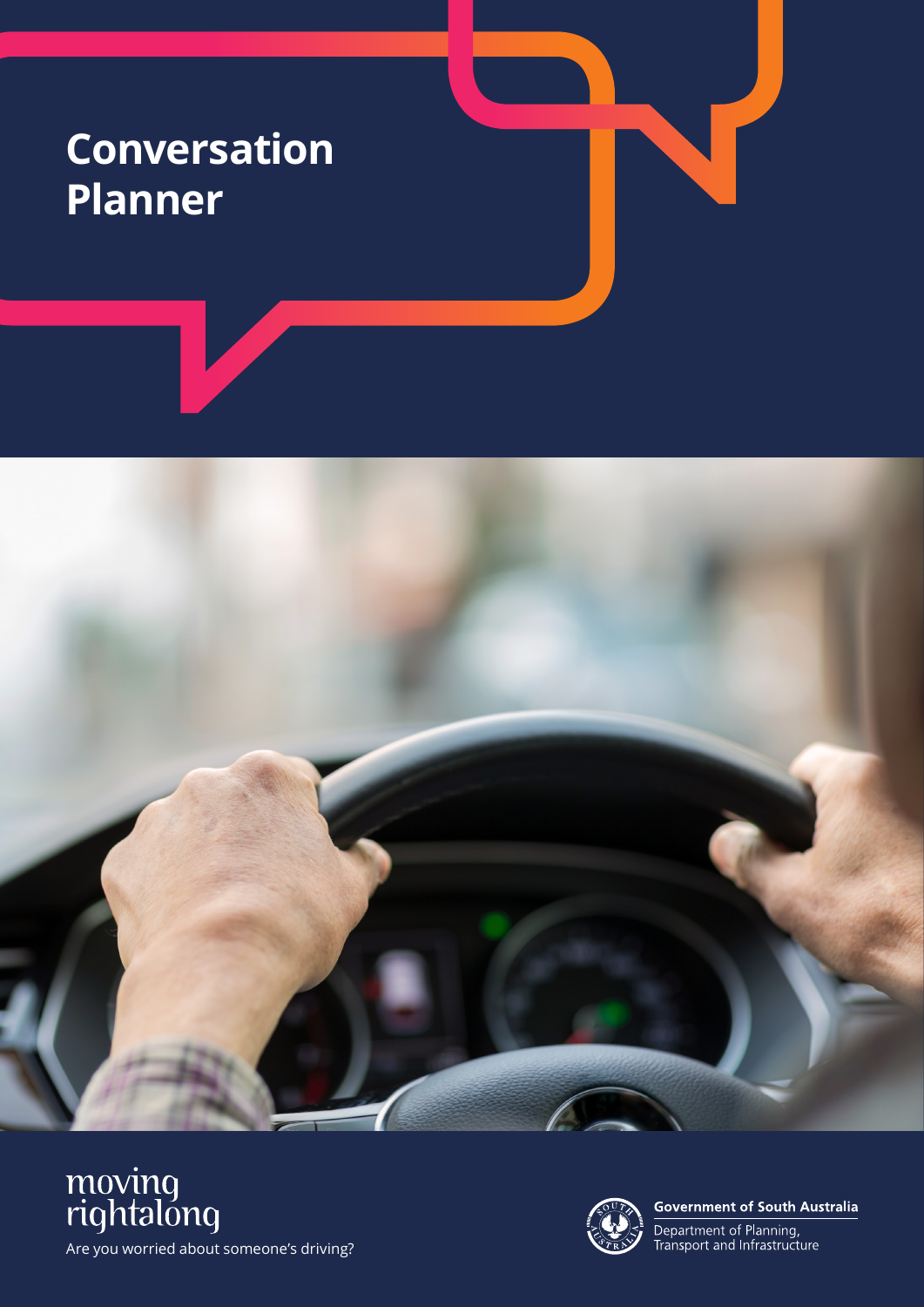

Many people experience situations where they are concerned about another person's driving. A conversation with the driver is a good starting point. Successful conversations begin with good preparation. You may want to consider:

**Why** are you concerned about the person's ability to drive safely?

You may have noticed their driving skills have deteriorated, or others might have expressed concerns to you. Think about some specific examples. Keep these examples in mind for the conversation.

Signs that someone's driving ability may be reducing include:

- poor judgement
- finding changing lanes difficult or changing lanes without checking
- driving too fast or too slow for the conditions
- having difficulty making turns
- finding roundabouts difficult to use
- struggling with driving procedures
- getting lost on familiar routes
- being nervous about travelling longer distances or on rural roads
- being unaware of wildlife on roads or roadsides
- being more hesitant than usual
- becoming confused, and / or confusing left and right
- not obeying traffic signs and signals
- an increase in unexplained 'dings' or scrapes on their car
- an increase in receiving traffic fines and / or car accidents or near misses.

**Who** would the person be most comfortable having this conversation with? e.g. spouse, GP, adult child, close friend or sibling.

**Who** will participate in the conversation? Some people may be more receptive talking one to one, other situations may work better involving other family and friends or a health professional.

**What** would be the best way to approach the subject sensitively and tactfully to avoid blame?

**What** are some of the ways that changes in their health may have created a decline in driving ability, and could they be accommodated? For more information contact the [Independent Living](https://ilcaustralia.org.au/Using_Assistive_Technology/accessible_travel)  [Centre](https://ilcaustralia.org.au/Using_Assistive_Technology/accessible_travel) or search for an Occupational Therapist Driver Assessor through the [Occupational](https://otaus.com.au/find-an-ot)  [Therapy Australia](https://otaus.com.au/find-an-ot) website.

**What** would be some of the practical issues for the person to overcome when planning for alternative modes of transport, for some or all journeys? Identify any issues and be prepared with some suggestions to respond to any barriers that the person sees that stops them from changing their driving patterns. [Obligations and](https://www.dpti.sa.gov.au/__data/assets/pdf_file/0006/575592/Moving_Right_Along_brochure_-_June_2019.pdf)  [Opportunities for Older Drivers](https://www.dpti.sa.gov.au/__data/assets/pdf_file/0006/575592/Moving_Right_Along_brochure_-_June_2019.pdf) resource and [My Licence](https://www.mylicence.sa.gov.au/road-rules/the-drivers-handbook/fitness-to-drive) website provide information about transport options.

**What** services or concessions is the person eligible for (if any)? This is not an exhaustive list.

- [Public transport concessions](https://www.sa.gov.au/topics/care-and-support/concessions-and-grants/concessions/transport-concessions) Cheaper public transport fares for certain groups of people
- [Commonwealth Home Support Programme](https://www.myagedcare.gov.au/help-at-home/commonwealth-home-support-programme) – Support services available at home to help maintain independence
- [National Disability Insurance Scheme](https://www.ndis.gov.au/understanding/ndis-and-other-government-services/transport) Funding and support for a range of transport related services
- [Patient Assistance Transfer Scheme](https://www.sahealth.sa.gov.au/wps/wcm/connect/public+content/sa+health+internet/health+services/country+health+services/patient+assistance+transport+scheme) (PATS) subsidised travel to medical care for people living in rural and remote areas